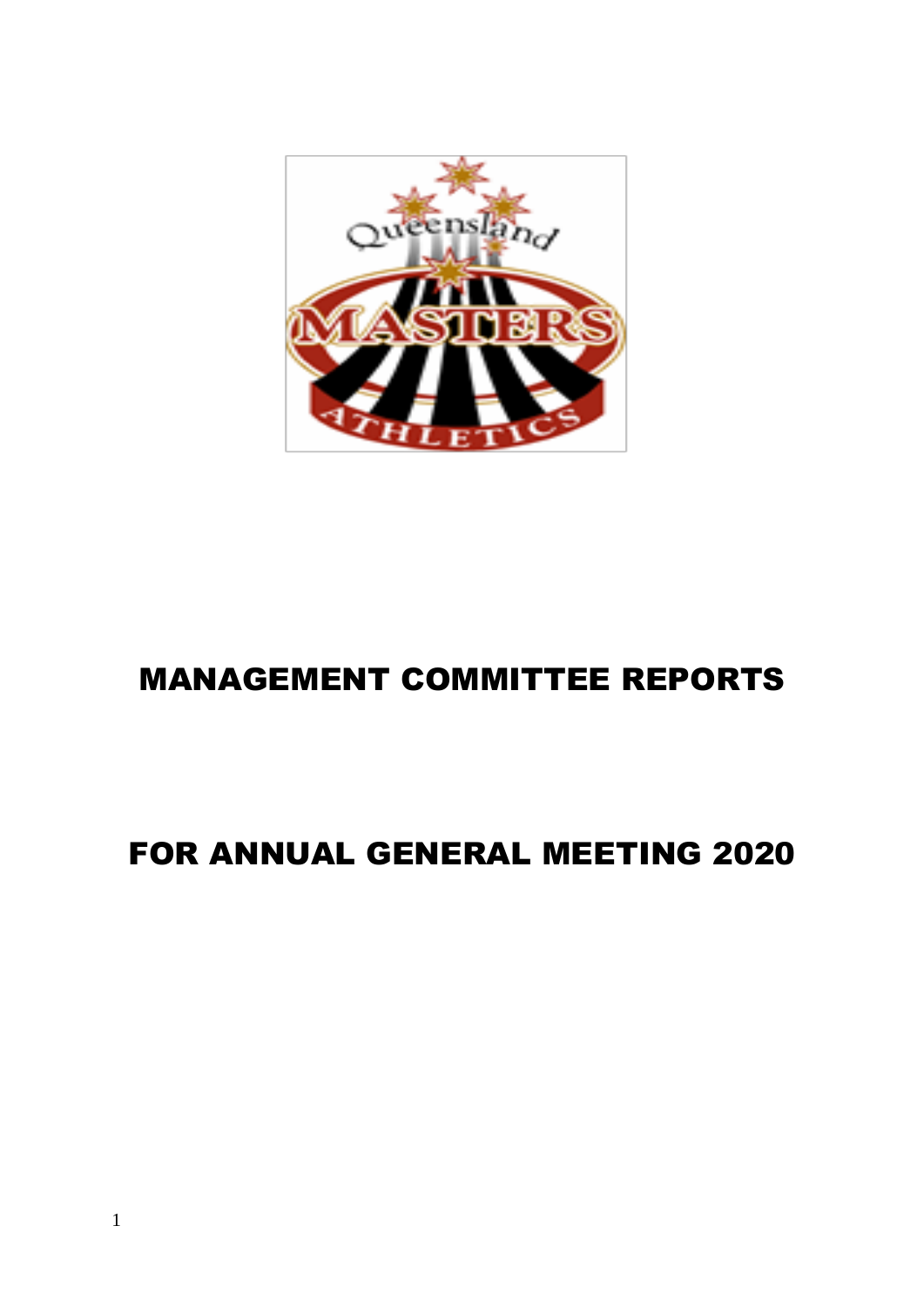## **PRESIDENT'S REPORT** *Irene Davey, QMA President*

Our 2019/20 year started well with competition happening in Brisbane and on the Gold Coast. We were going along well with preparations for the AMA National Championships which were to be held in Brisbane in April. Members were looking forward to competing at these Championships, and at the QMA Championships scheduled for Townsville in June, and the World Championships in Toronto. Distance runners had started training for the Gold Coast Marathon and other big events on the winter calendar.

Then it was as if someone hit the 'Stop' button! From local competition to World Championships, across the country and across the world everything suddenly wasn't happening.

So in a way, there is not much for me to report on.

#### **Governance and Finances**

The Treasurer's report will show our finances are in a good position. We received a grant of \$20,000 from the Gambling Fund to assist with expenses incurred in running the National Championships. This does not have to be returned if we can show we have spent it for members benefit.

The Management Committee reviewed the Regional System and found it was not really working as originally intended. This has led to a review and re-write of the QMA Constitution to allow for a different future organisational structure.

The Management committee held its last two meeting on the ZOOM platform which proved very successful.

#### **Competition**

As I noted above, the competition year started well, until everything shut down due to the pandemic. As I write this, competition is starting up again in a limited way. QA announced Road Walk, 10,000m track and Cross Country Championships, and a Brisbane cross country series. Track and Field competitions will follow in mid September, so we should be able to start planning QMA competition around that time also.

#### **Communication**

QMA employed a Web Designer to create the new QMA website, necessary because the previous one was being shut down with the termination of the AA contract with the SportsTG provider. By now, it is due for a bit of a make-over and member feedback on what they would like to see is welcome.

The Facebook page continues to attract followers and generates quite a few queries about training, competition and membership.

An E-news newsletter has been sent to members roughly each month with latest news and information.

#### **In Conclusion**

This is definitely my last year as President. I will remain on the Management Committee for one more year, but hopefully by this time next year, there will be other members prepared to take on the responsibility of managing QMA.

I would like to thank all those who have been on the Management Team this year, and also the Nationals Organising Committee, and the Brisbane and Gold Coast Regional Committees for your time, work and dedication during a difficult year. I hope all the members who competed appreciate what you have achieved for them*.*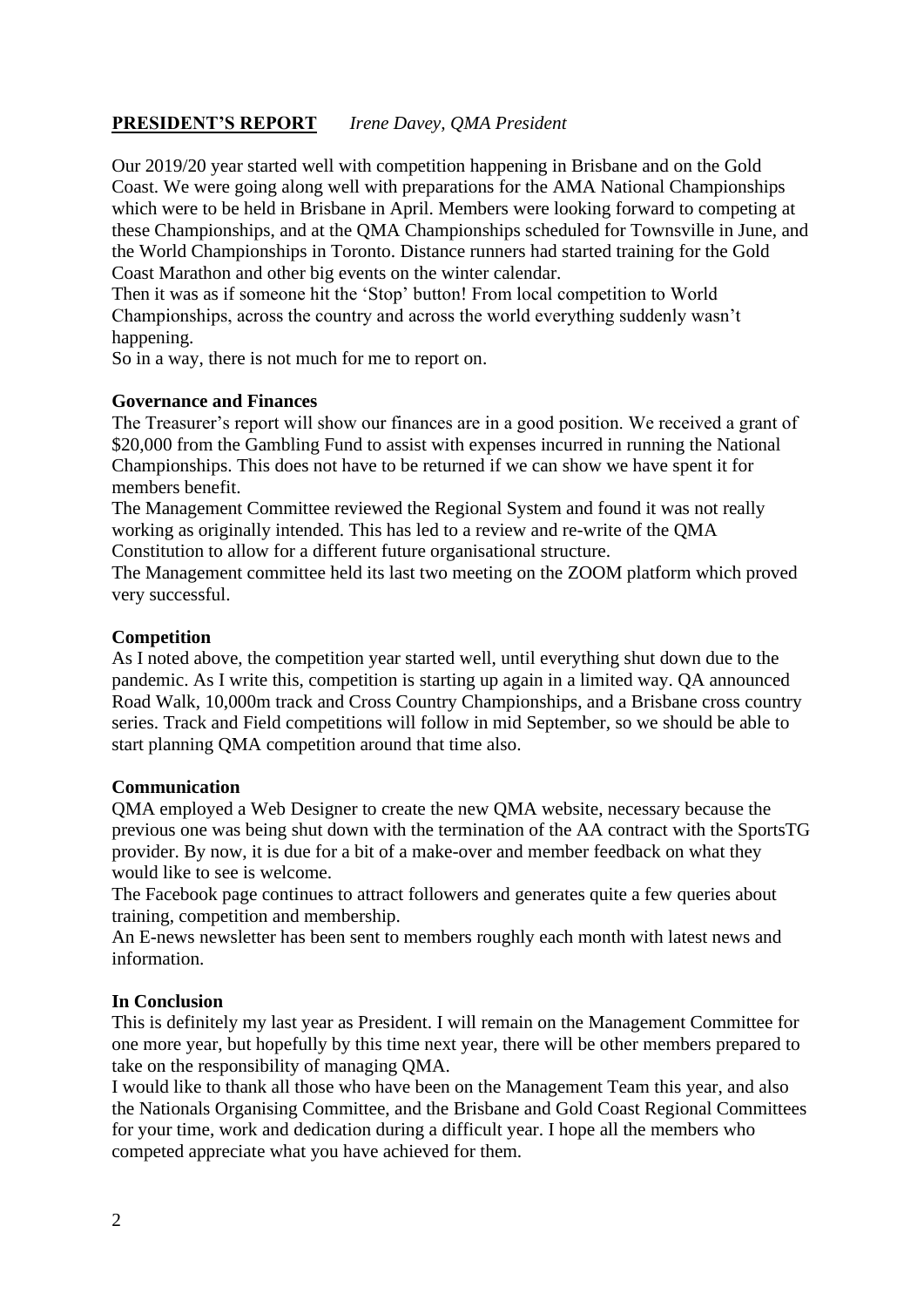## **SECRETARY'S REPORT** *Lorraine Birtwell, Secretary*

I have held the position of Secretary for the past 4 years and whilst I have very much enjoyed the role, I am looking forward to handing it over to a younger, enthusiastic member. 2019-20 initially was a very busy year as I took over the Secretarial duties for the Local Organising Committee Planning Committee for the AMA Nationals in Brisbane. This was a very rewarding experience but also disappointing when the Nationals were cancelled because of COVID-19.

As Secretary, organising committee meeting venues, preparing agenda and taking the minutes is core business. During 2019/20 the Committee met approximately every 6-8 weeks on 7 occasions on Saturday mornings at the SAF QMA Clubhouse, with the last two on ZOOM hosted by Brian Key. Andrew Ford from North Queensland commenced as North Queensland delegate when Yvonne Mullins was unavailable due to work commitments. Andrew joined us on the telephone.

Dealing with inward and outward correspondence largely via email is predominantly the responsibility of the Secretary. We have continued to maintain the QMA Post Office box at Sunnybank. Relevant information is expeditiously passed on to Committee Members, and E-News Coordinator and QMA Webmaster for circulation as required. As Secretary, the E-News was sent by post to those members without email addresses. This is a continuously decreasing group although the members in this group had difficulty with joining on-line with the new database.

QMA is a member of the Volunteering Queensland organisation. Advertising positions on their database for volunteers for the Nationals was carried out by the Secretary with limited response on this occasion but could provide a venue for recruiting volunteers for future Meets and State Championships.

The Committee has worked together as a very effective team. I wish to extend my thanks to Irene Davey, Stan Perkins and Lisa Chapman for their support and cooperation in the Executive team.

**TREASURER'S REPORT (See separate documents)** Lisa Chapman, Treasurer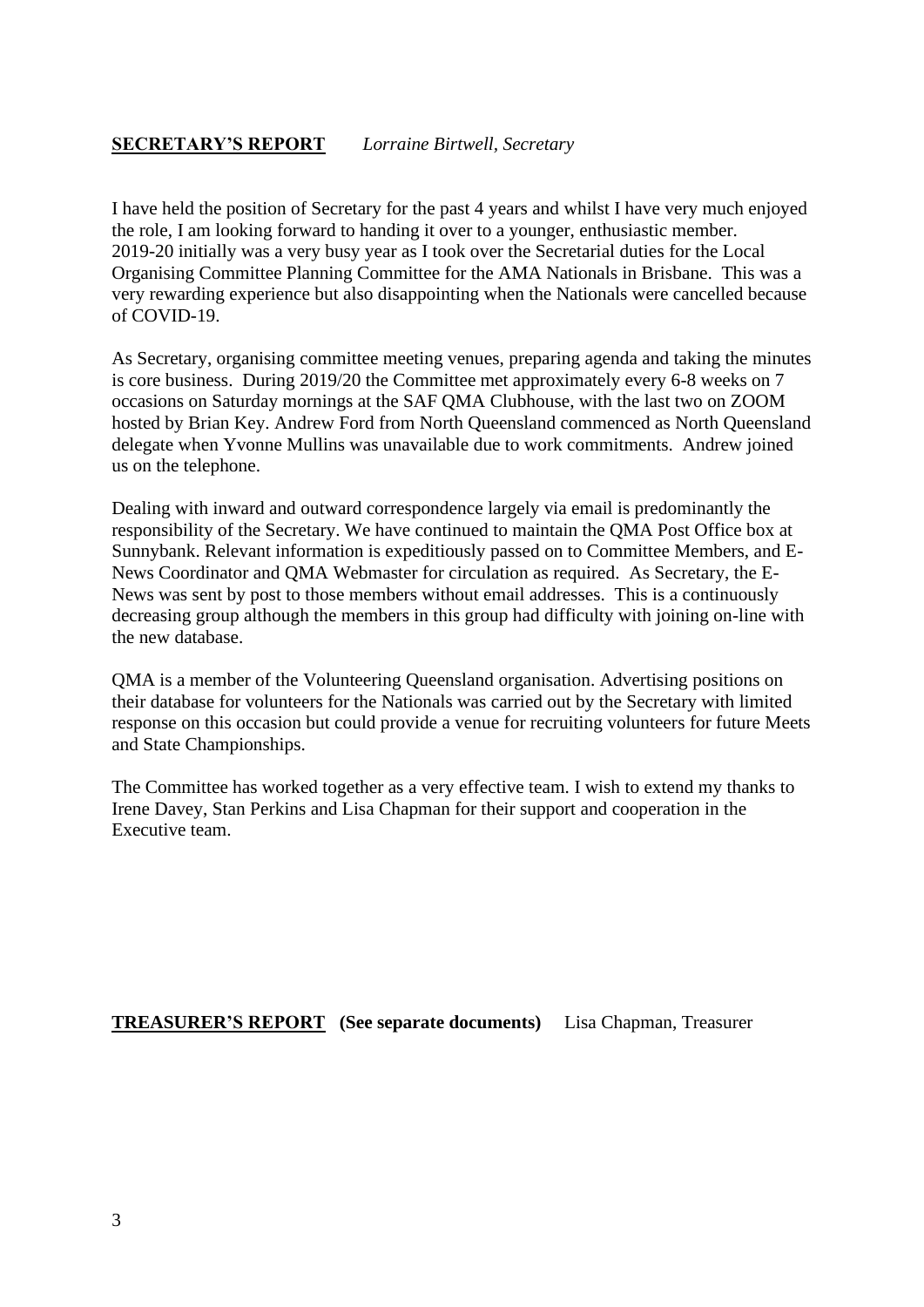# **BRISBANE REGIONAL REPORT** *Rod Walke, Bne Treasurer & QMA Delegate*

Numbers of competitors were generally down a bit on previous years. Saturdays remain relatively strong but numbers drop off when we are forced through date availability to schedule meets for Wednesday nights. In addition, this season was cut prematurely short in March due to the impact of Covid-19.

Despite the shortened season Brisbane Region ended the financial year with an operating surplus of over \$3,000.

Operationally, the Region was impacted with introduction of a new electronic starting system, a loss of experience in the critical Meet Manager system, and a reduced number of volunteers for meets. Meets suffered substantial disruption early in the season, but became smoother as the season progressed, and issues were progressively resolved.

Adoption of the new electronic starting system was forced by the inability to purchase caps for the starting pistols, a phenomenon felt right across the country. Thankfully QMA was able to secure a grant from AMA for the purchase of the equipment, however the system did not work as expected for several weeks. The system had to have attention from the supplier multiple times before it was able to be utilised effectively for meets. Many thanks to Col Buyers for the great amount of effort put in to getting the system working.

Meet Manager operation is crucial to running smooth meets and the Region had lost some expertise in this area from previous seasons. As the new operators became familiar with the system the problems gradually dissipated, however lengthy delays in getting events started were experienced early in the season. Options for increasing the operator pool are being assessed.

Thanks need to be given to the group of regular helpers that keep the show going. In particular, Col Buyers, Marj Burley, Finn Connors, Hazel McDonnell, Hugh Coogan, Harry Giles, Stan Perkins, Linda Flynn and Tamara Paterson. Selena Finnamore who looked after the Sign-In area and Wilma Perkins and Irene Davey for programming and scheduling of venues.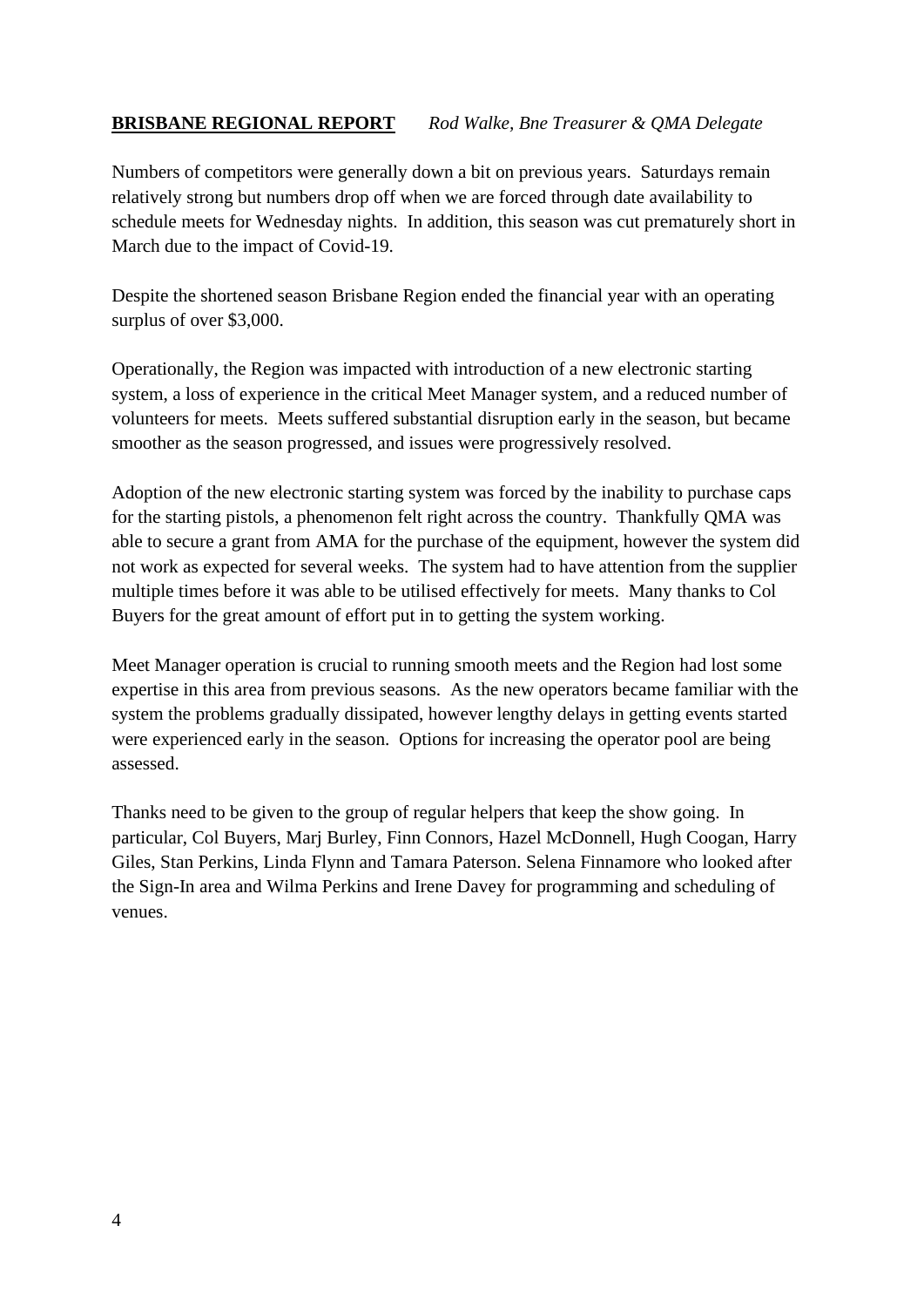## **GOLD COAST REGIONAL REPORT** *Karen Lakin, GC Secretary*

It has been an up and down season for us, the season got under way at Griffith track with good attendance.

The committee made an approach to Super Sports Centre to hold our Sunday Morning events there. Just after Xmas the region started the competition at the Sports Centre.

The centre allowed us to use the track and also the ice baths and pool were allowed to be used for the members for free after their event.

And come March Covid19 turned up which means we had to cancel all future events which also affected other events around Australia. It was sad to see Queensland lose the Australian Championships after a lot of work putting it all together.

During the season we lost 3 committee members and would like to wish them all the best in the future and thanks for your effort.

A big disappointment was the timing at each event but this coming season we are in a better position to provide top class timing as the Centre has built a new timing Box which will be ready for our first meeting on September 20th.

It was the first year for a while we never had a state championship given to us. The region will be applying for events this coming season and the complex has a great area for road and cross country events which will be on our program during the winter.

6 years ago we held a very successful state championship which was fully sponsored. On our agenda we will put together another proposal for the event.

Lastly the region will aim at increasing members and sponsorship and with us holding road runs next winter we will do this.

#### **ANQ REGIONAL REPORT** *Andrew Ford, ANQ Regional Delegate*

Like all sport and recreational clubs, track and field clubs and associated activities came to a sudden standstill with COVID in late March 2020. The majority of clubs in the ANQ region had either only just begun club days or were in the process of registering athletes for the season ahead. Some clubs began planning and obtaining approvals once restricted activities were allowed to proceed. Sadly many clubs were not in a position to open at all, for varying reasons. As such nearly half of all clubs are not operating at all in 2020.

All carnivals, including the QMA Champs to be held in Townsville, scheduled from March to July were initially postponed and then cancelled. Only two carnivals are on offer, the Tablelands Pentathlon Day and the NQ Champs. The former has had a great response with early nominations numbering 100, including a throws pentathlon with a maximum of 22 throwers registered. The majority of these throwers are Masters who are coming from as far away as Gold Coast, Rockhampton and Proserpine. All masters in the region eagerly are awaiting the NQ Champs in Mackay over the long weekend in October, although there will be no throws pentathlon due to restrictions. We are very fortunate that this Championship can still run given the rapid changes in relaxations and approvals required.

A major change in registering masters in ANQ was put forward at the 2019 ANQ AGM and associated workshop. It was suggested that all masters in the ANQ region have to register with a club and be automatically then registered with QMA. This was approved with the beneficiaries being the clubs and QMA, with higher club membership and club day participation being the key factors for this decision. 2020 is clearly not the year to determine the success of this arrangement!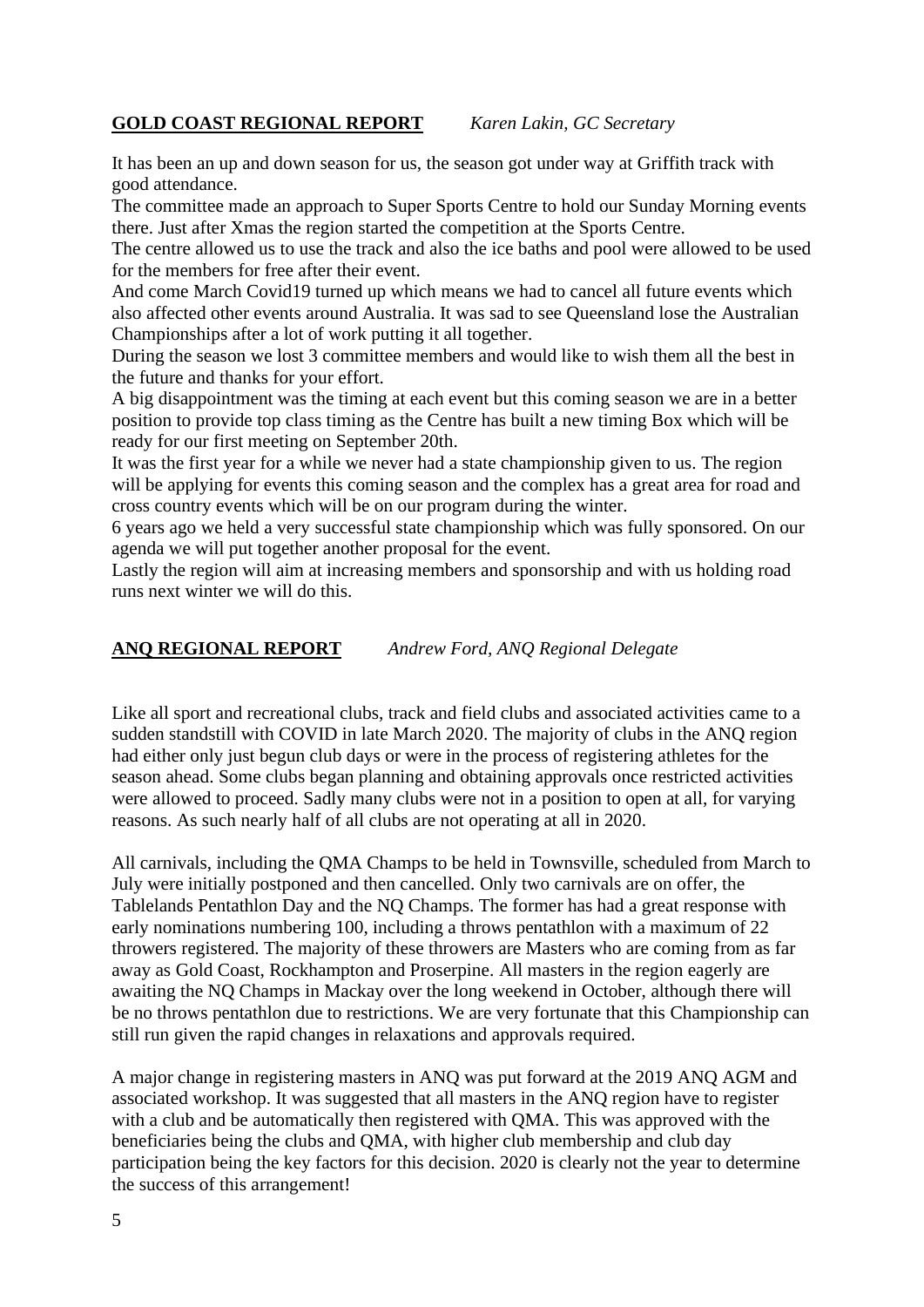Much planning is already underway for the "Festival of Athletics" to be held over the traditional first weekend in June. Good numbers of masters attend this and was previously referred to as the "Student Games/All-Comers". Although COVID will be with us it would be a fantastic achievement to run this successfully as planned.

With absolutely no carnivals there are no performances to mention of note. The postponement of Oceania Masters from Norfolk Island has been a huge disappointment with many ANQ masters planned to attend, especially after the momentum of Mackay. That's about it……Throw far,

# **REGISTRAR'S REPORT** *David Brain*

Tired of seeing the President's pleas for a volunteer registrar go unanswered, I decided to put my hand up for the job *subject to better offers coming in*. Fortunately, it really isn't a difficult or time-consuming task, and I thank Irene Davey and Don Quinn for their help and guidance in getting me up to speed. The main difficulty was maintaining 2 databases at the same time  $$ the 'old' Access database and the 'new' RevSport database. My thanks to outgoing Registrar, Rob Lasker for the handover notes that were provided, and for keeping the database in great order.

We registered 481 members in total, one of the highest in recent years, due to a rush of registrations in the leadup to the National championships which were due to be held in Brisbane. This total includes 100 from North Queensland, 249 from the Brisbane Region, 66 from the Gold Coast Region, and the remainder from the rest of the State. More males (319) were registered than females (162) – roughly a 70/30 percentage split. The graph below shows our distribution of members by age group, with the mean age of all members being 56 years. (data for southern Queensland members)

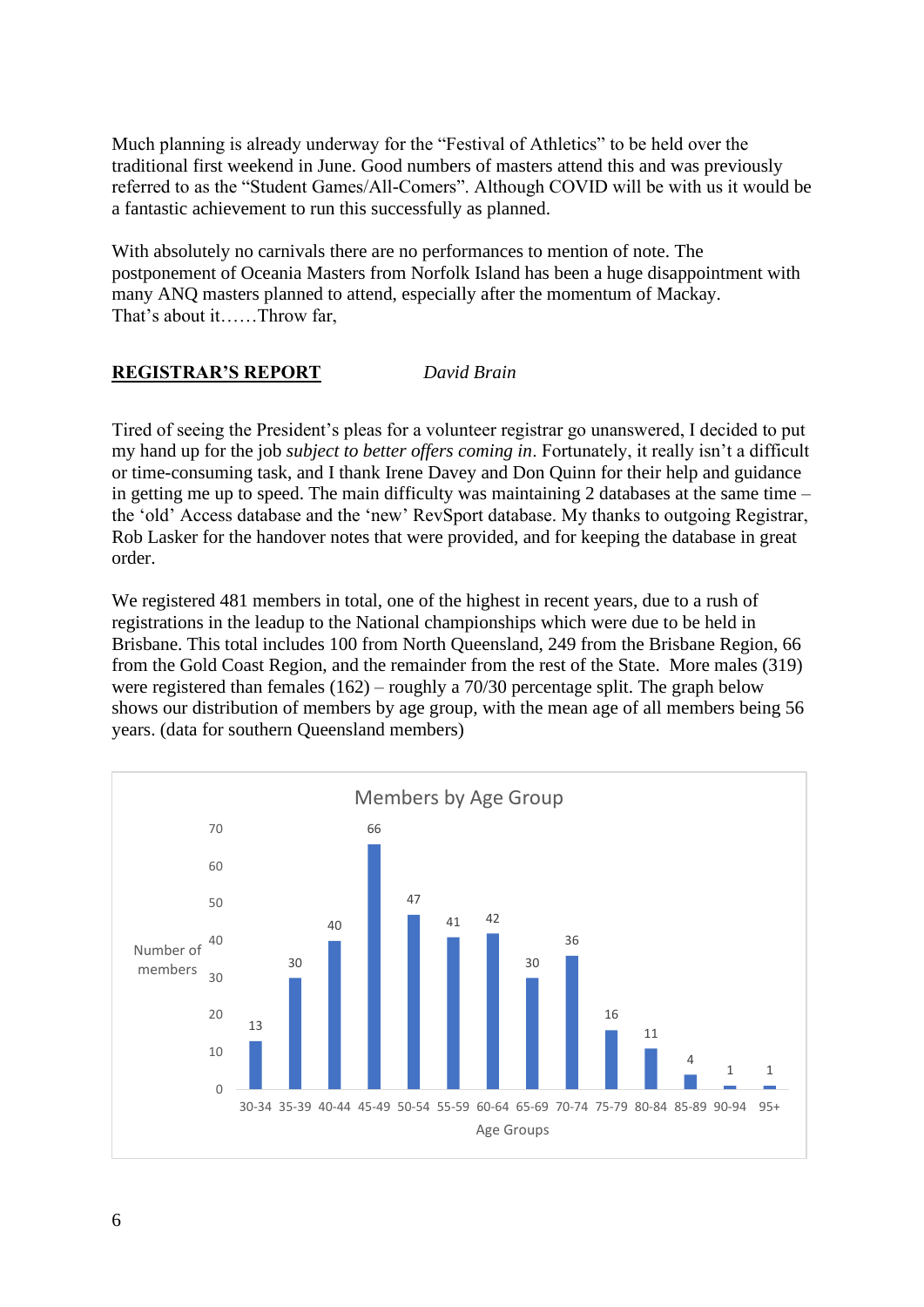It is obvious from this graph that there is a spike in membership around the 40/45 years age group, which probably indicates a natural progression from finishing all-age athletics and entering into Masters competition, or coincides with a mid-life return to the sport after years off as a junior athlete. We seem to have solid retention of members up until the 70s age groups, but as this is my first year in the role, I have no historical records to compare to, so this season may be anomaly. I would welcome any input from more experienced members with regard to how this season's numbers compare to past seasons. It is my opinion that such input should be used to shape promotion of the sport, so that numbers can increase, or at least, remain steady. I am also more than happy to hand over the role to another member who has a desire to take it on. I entered the role with the mindset of *keeping the seat warm*, so please contact the President or Secretary if you'd like to take the role up for 2020/21. I trust everyone is keeping as fit and well as can be expected at this time.

**STATISTICIAN'S REPORT** *Heather Doherty, QMA Statistician*

Our 2019/2020 Season was caught short with the advent of the Virus, and we finished the Track & Field Season in April. Very disappointing was the cancelling of the Australian Championships to be held in Brisbane, as it will be many years before we can hold them here again and many of our competitors have missed out on being able to compete in a National Championships Event.

Also it has led to not being able to run the Winter Season with the out of stadia events, such as Road Runs including half and Marathon, Road Walks and Cross Country Events etc. North Queensland also missed out on hosting our Queensland Championships. We will hope that there may be a few winter events before the new Season starts in October. Although with the news about the Virus, it might be a while before we can conduct any out of Stadia and/or Track & Field Meets for a while.

QMA Brisbane conducted many Track & Field Meets successfully through the Season with Wilma Perkins and Marge Allison setting many records as they entered into new Age Groups. The men also showed up well with Gary Parkinson, Lajos Joni and Don Quinn showing up in the Record Lists.

QMA Gold Coast ran some successful competitions and also, North Queensland had good Meets with some of our local members going up to compete. Members also competed well in Queensland Athletics Open Meets with Julie Brims setting new records.

The new Competition including the Super Weights commenced through the Season in QMA events and there are now many Queensland Records. These events are now recognised as Australian Events and Australian Records are listed.

We will now hope for some better news, so as to be able to have some competition starting up later. The State of Queensland is in a fairly good position with some sports being conducted and we will hope that our Athletics will also be able to open up.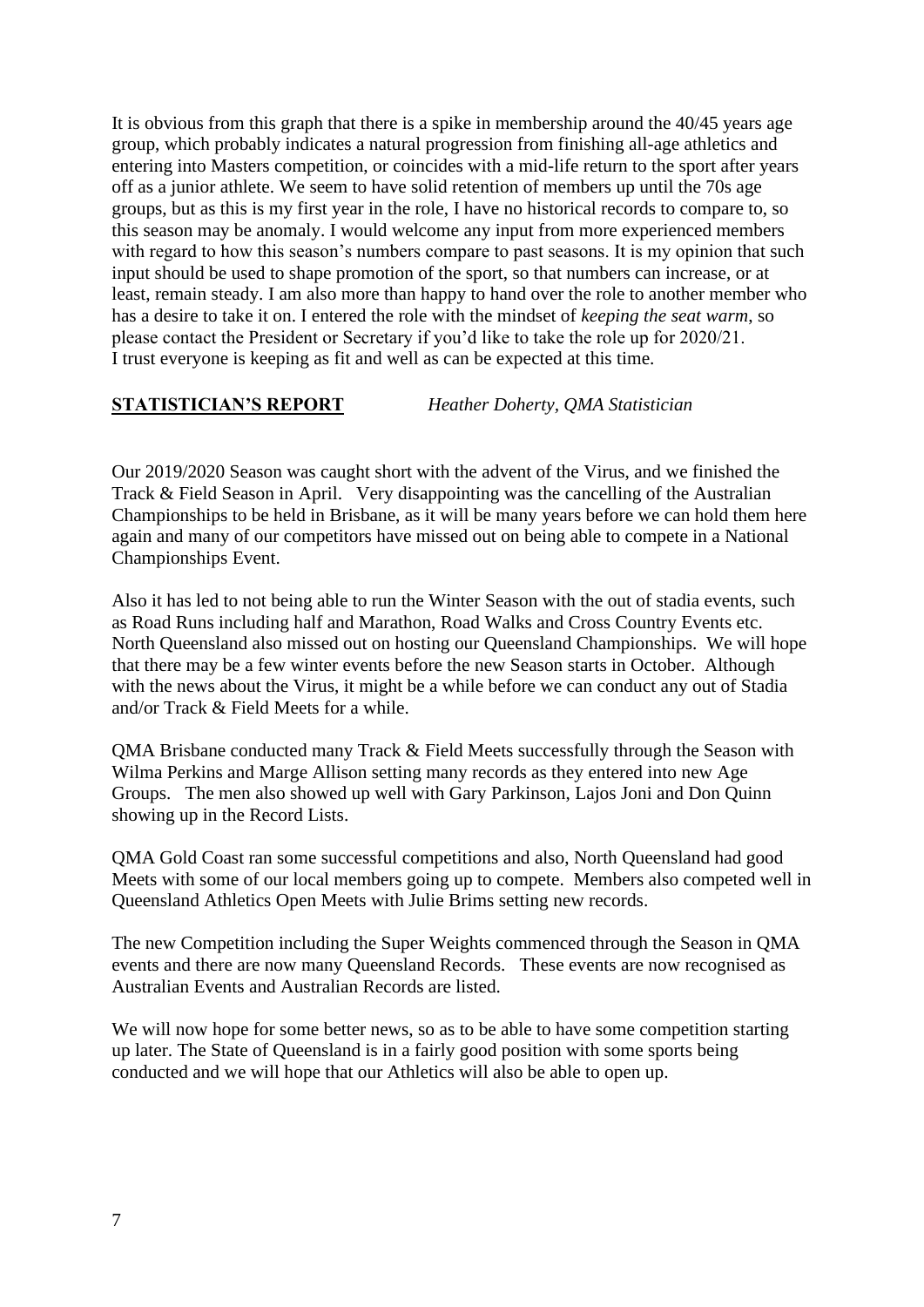# **REPORT ON PLANNING FOR THE AMA TRACK AND FIELD CHAMPIONSHIPS**

**2020.** *Stan Perkins, QMA Vice President and Co-Convenor*

Queensland Masters Athletics was scheduled to take its turn in the rotation between States and Territories to host the major AMA Track and Field Championships in 2020 with the event scheduled for 10-13 April. Planning for this competition was commenced by QMA in 2018 with an initial low key promotion at the AMA Championships held in Perth and was scaled up continuously throughout 2019. Toni-Lee Ferguson was appointed as the convenor and the LOC (Local Organising Committee) was established from volunteers who were either QMA members or close supporters.

The major marketing promotion was undertaken during the AMA Championships held in Melbourne in 2019, a championship that attracted the largest ever athlete entry for this competition in AMA's history. Promotional shirts were worn by QMA athletes and championship LOC members and it was obvious that there was a very keen interest from southern States in particular to travel to Brisbane in 2020. Toni-Lee Ferguson was most encouraged by the feed back she received and initiated an escalation in planning activity from that point forward.

QMA Secretary Lorraine Birtwell conducted a strong sponsorship drive and whilst some success was achieved it was her efforts with seeking grants from various government and other funding groups that eventually attracted major financial support from the Gambling Fund grant. This amount of \$20,000, whilst being awarded very late in the planning for the championships, ensured the championship would not create a major financial loss for QMA.

The competition committee of the LOC were marvellous in their scheduling and some new initiatives had been included that would have proven very successful for the athletes. In addition the format for the AMA Awards function had been changed totally to ensure that everyone attending had a greater opportunity for mingling with the other athletes and their friends. Both the LOC and AMA were keenly awaiting the reaction to the different format compared to previous years.

Along the planning pathway there were some personnel changes that occurred but all involved with the project made valuable contributions ensuring that the planning stayed on schedule and was kept focussed on meeting the established timelines in the countdown to April. One of the features of the planning was the need for continual strict management of the championship budget and Coral Walsh did an exceptional job in this area. When major financial outgoings were under consideration, the need to stay within the confines of the budget were most important and with concerns that income targets were possibly not going to be met appropriate adjustments were made.

When 2020 arrived so did the Covid19 Pandemic shortly thereafter. This proved to be a very stressful period. Planning had progressed well and the LOC were confident of presenting a top quality championship for the athletes and the supporting activities such as the AMA Awards function and major Forum meetings. Whilst uncertainly was growing every day as to whether the event would proceed, entries flowed and we had reached the stage where the budget target was exceeded and the LOC were confident of hosting the biggest ever Queensland hosting of this event. Then the virus began to spread and governments were looking at containment actions and eventually the LOC was forced to cancel the Championships.